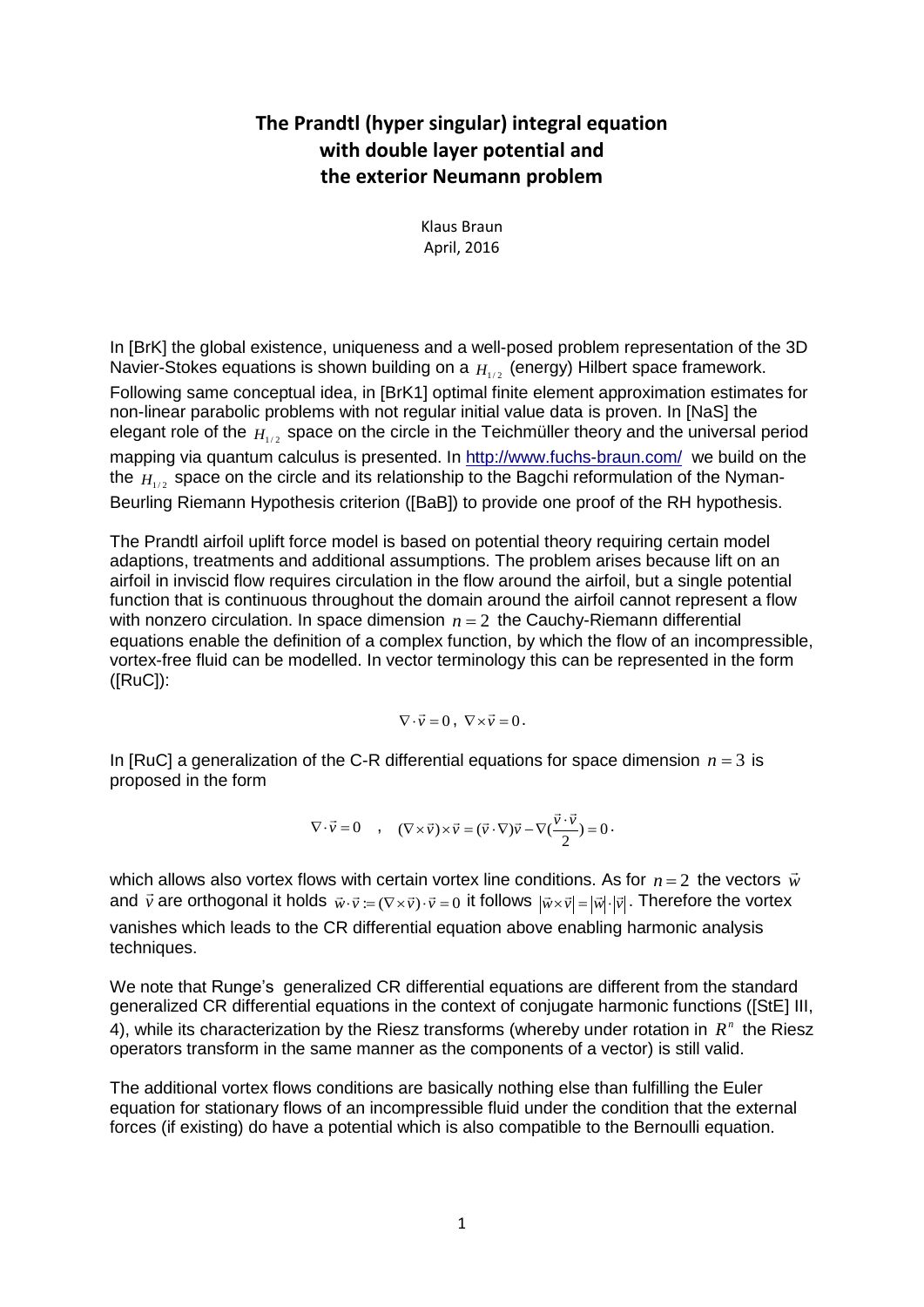The relationship of the generalized CR differential equations to the Riesz operators, the Leray-Hopf orthogonal projection operator on the closed subspace of  $L_{\scriptscriptstyle 2}$  with zero divergence, the Calderon-Zygmund theory of singular integral operators and the confluent hypergeometric function of first kind is given in [LeN].

The application of the Cauchy integral theorem (analog to the case  $n = 2$ ) leads to Prandtl's hydrodynamic model of the fluid fuselage flow sticks along the surface of a body whereby in the boundary layer the velocity increases from zero to the velocity as modelled defined by the CR differential equations. Prandtl called the vortexes in this boundary "intermediate" layer as "bounded vortex".

In this note we provide the corresponding linkage of to the existing theory of hyper-singular integral equations and its application to the airfoil uplift force theory of L. Prandtl. The Prandtl operator enables also a  $H_{1/2}$  (energy) Hilbert space, alternatively to the Laplacian operator with the standard  $_{H_1}$  (energy) Hilbert space.

For the following we restrict our self to the space dimension  $n = 3$  referring to [Lil]. For the case  $n = 1$  we refer to [KrR]. For a closed connected surface  $S \subset R^3$  we consider the harmonic function ([Lil] 4)

$$
(*)\qquad u(x) := \frac{1}{4\pi} \iint_{S} v(y) \frac{\cos \varphi_{xy}}{|x - y|^2} dS_y,
$$

whereby  $\varphi_{xy}$  is the angle between the vector  $|x-y|$  and the normal  $n_y$  to the surface at the point y and  $v(y)$  is the density of the double layer potential. One can seek the solution of the Neumann boundary value problem

$$
\Delta u = 0 \quad \text{in } R^3 - S
$$

$$
\frac{\partial u}{\partial n} = f \quad \text{on } S
$$

in the form  $(*)$ , whereby the unknown function  $v(y)$  is obtained by the equation

$$
(\prod u)(x) := \frac{1}{4\pi} \oiint_{S} v(y) \frac{\cos \varphi_{xy}}{|x - y|^{2}} dS_{y} = f(x)
$$

The operator  $\Pi$  is called the Prandtl operator.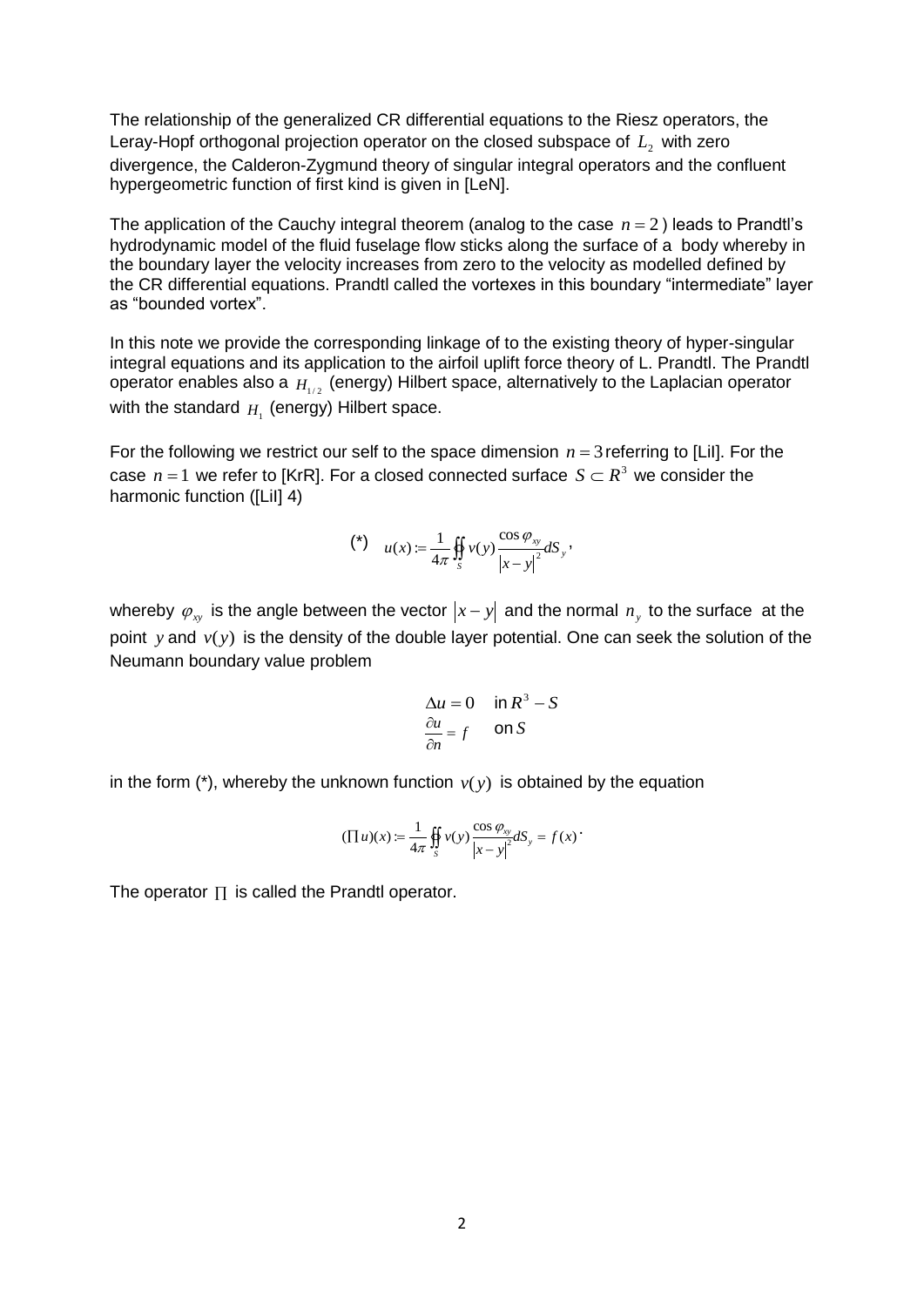The Prandtl operator has the following properties ([LiI] (4.1.40), proposition 4.2.1, Theorem 4.2.2, proposition 4.3.1):

## **Theorem**:

i) There is a representation

$$
\prod = A + K
$$

whereby

$$
(Av)(x) := \frac{1}{4\pi} \iint_{S} \frac{v(y)}{|x - y|^3} dS_y \quad \text{and} \quad (Kv)(x) := \frac{1}{4\pi} \iint_{S} k(x, y)v(y) dS_y
$$

with

$$
\left|k(x, y) dS_y\right| \le \left|\frac{|x - y|^2((n_x, n_y) - 1) - 3(|x - y|, n_x)(|x - y|, n_y)|}{|x - y|^5}\right| \le \frac{c}{|x - y|}.
$$

ii) The Prandtl operator  $\prod : H_{r} \to H_{r-1}$  is bounded for  $0 \leq r \leq 1$ 

iii) For  $0 < r < 1$  the Prandtl operator is Noetherian, i.e. it has a right regularizer R with

$$
R\prod = RL + RN,
$$

whereby  $\emph{RN}$  is a compact operator in  $\emph{H}$  ,  $\emph{R}$  is bounded from  $\emph{H}$  ,  $_{r-1}$  to  $\emph{H}$  , and the operator  $N$  is bounded from  $H_{r}$  to  $H_{0}$ ,The operators  $NR$  and  $LR$  are a compact operators in  $H_{r-1}$ .

iv) For  $v \in H_r$ ,  $r \geq 1/2$ , the function

$$
u(x) := \frac{1}{4\pi} \iint_{S} v(y) \frac{\cos \varphi_{xy}}{\left|x - y\right|^2} dS_y
$$

is an element of  $H_1(R^3-S)$ .

iv) For  $1/2 \le r < 1$  the exterior Neumann problem admits one and only on generalized solution.

Choosing  $r := 1/2$  this leads to the

**Corollary**: The Prandtl operator  $\prod : H_{1/2} \rightarrow H_{-1/2}$  is bounded, the function

$$
u(x) := \frac{1}{4\pi} \iint_{S} v(y) \frac{\cos \varphi_{xy}}{|x - y|^{2}} dS_{y}
$$

is an element of  $H_1(R^3 - S)$  and the exterior Neumann problem admits one and only on generalized solution.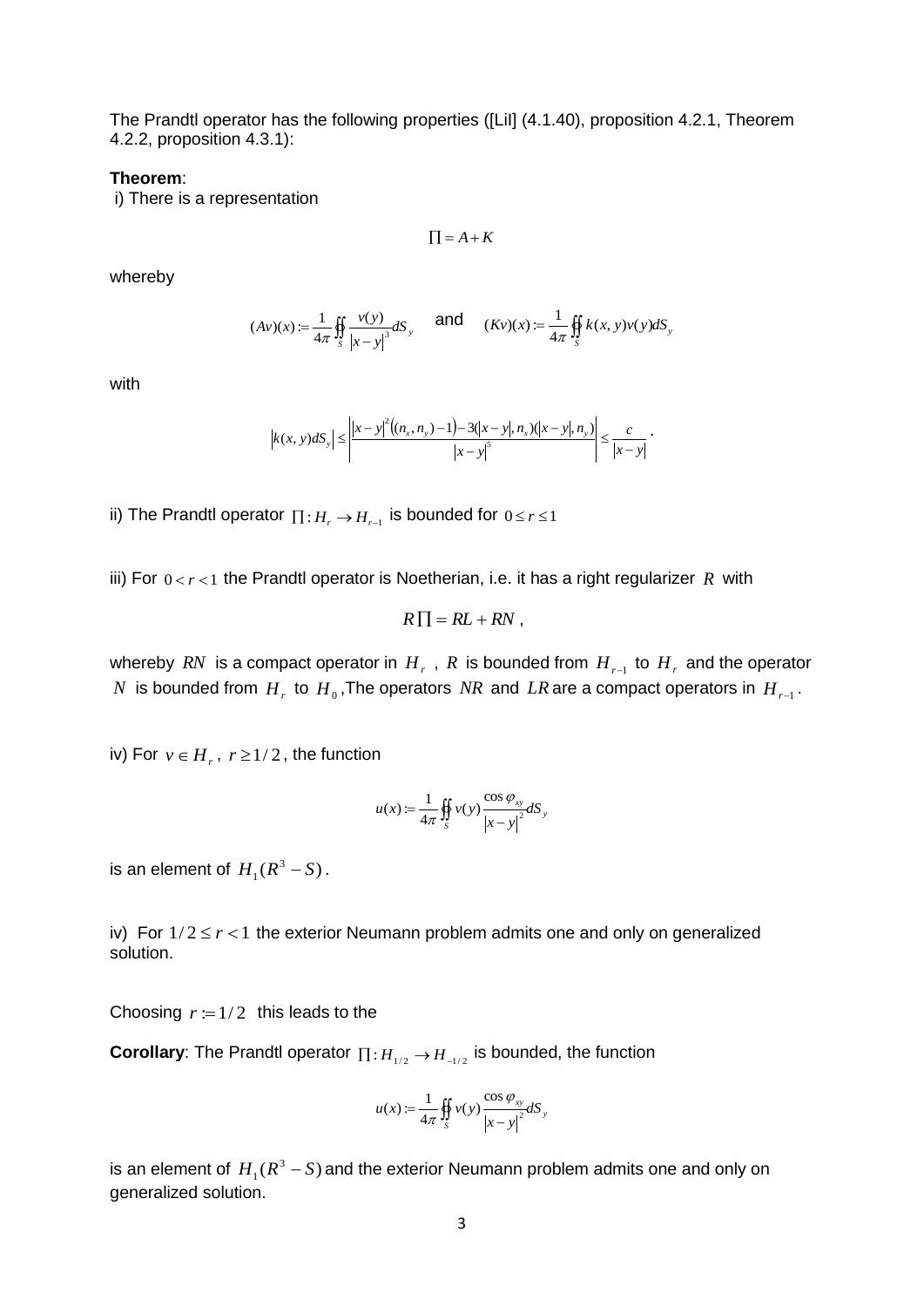## **Relationship to the non-linear Navier-Stokes equations**

The initial boundary value problem of the three dimensional Navier-Stokes equations is given by

$$
\partial_t u - \Delta u + (u \cdot \nabla)u = -\nabla p + f \quad \text{in} \quad \Omega \times (0, T)
$$
  
\n
$$
div(u) = 0 \quad \text{in} \quad \Omega \times (0, T)
$$
  
\n
$$
u(x, 0) = u_0(x) , \quad x \in \Omega
$$
  
\n
$$
u(x, t) = u_1(x, t) , \quad (x, t) \in \partial\Omega \times (0, T)
$$

The pressure  $\bar{p}$  can be expressed in terms of the velocity by the formula

$$
p = -\sum_{j,k=1}^{3} R_{j} R_{k} (u_{j} u_{k})
$$

where  $(R_1, R_2, R_3)$  is the Riesz transform.

Runge's generalized Cauchy-Riemann differential equations  $div(u) = (\nabla \times u) \times u = 0$  (allowing potential and vortex flows) are related to the NSE by the formula

$$
u \cdot \nabla u = (\nabla \times u) \times u + \nabla (\frac{u \cdot u}{2}) \cdot
$$

Applying formally the div-operator to the NSE the pressure filed must satisfy the following Neumann problem ([GaG])

$$
\Delta p = (u \cdot \nabla)u - f \qquad \text{in } \Omega
$$
  

$$
\frac{\partial p}{\partial n} = -[\Delta u - (u_1 \cdot \nabla)u - f] \cdot n \quad \text{at } \partial \Omega
$$

where  $n$  denotes the outward unit normal to  $\partial\Omega$ . From this follows that the prescription of the pressure at the boundary walls or at the initial time independently of  $u$ , could be incompatible with and, therefore, could retender the problem ill-posed.